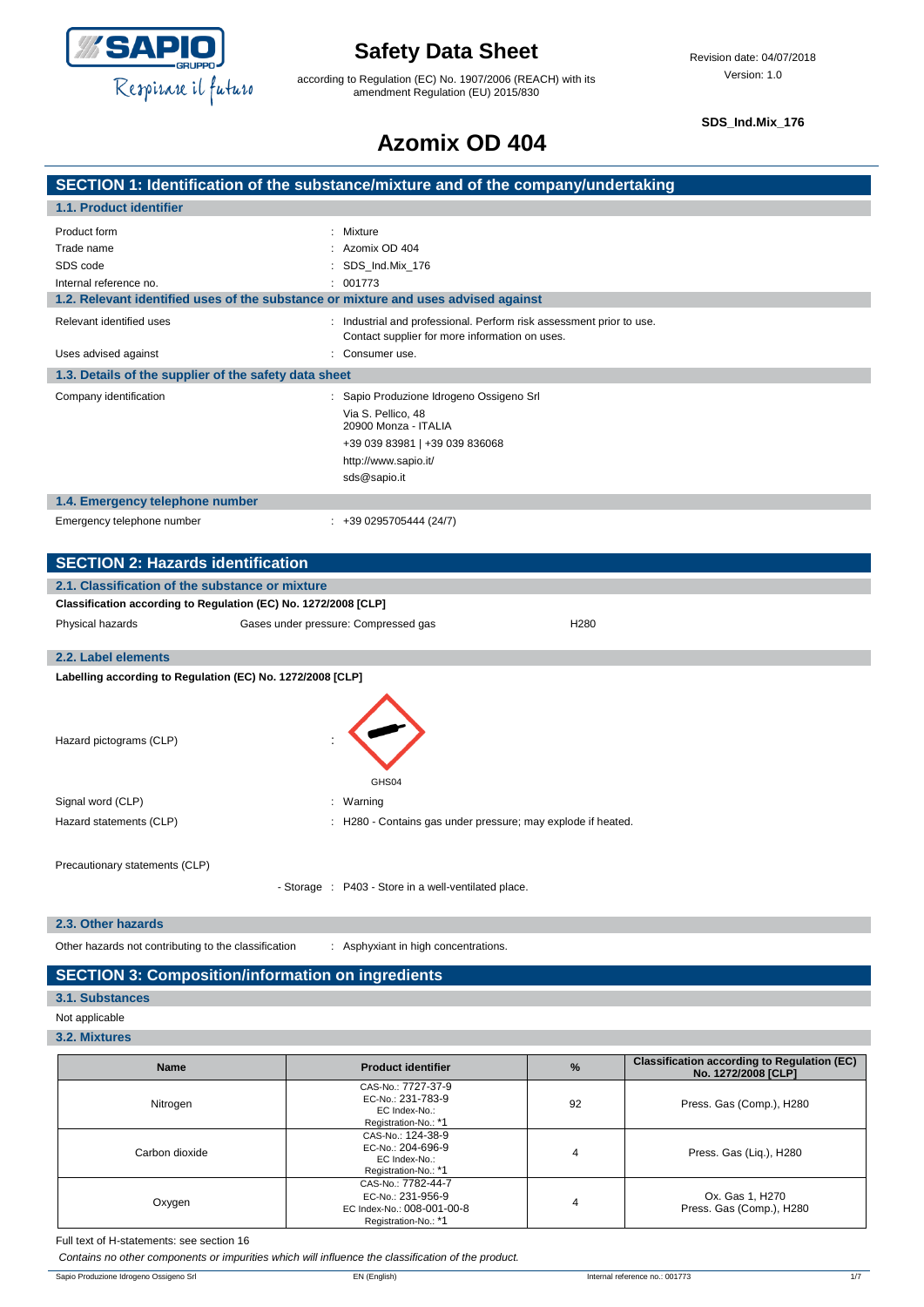

according to Regulation (EC) No. 1907/2006 (REACH) with its amendment Regulation (EU) 2015/830

**SDS\_Ind.Mix\_176**

# **Azomix OD 404**

*\*1: Listed in Annex IV / V REACH, exempted from registration.*

*\*2: Registration deadline not expired.*

*\*3: Registration not required: Substance manufactured or imported < 1t/y.*

| <b>SECTION 4: First aid measures</b>                             |                                                                                                                                                                                             |
|------------------------------------------------------------------|---------------------------------------------------------------------------------------------------------------------------------------------------------------------------------------------|
| 4.1. Description of first aid measures                           |                                                                                                                                                                                             |
| - Inhalation                                                     | Remove victim to uncontaminated area wearing self contained breathing apparatus. Keep victim warm and<br>rested. Call a doctor. Perform cardiopulmonary resuscitation if breathing stopped. |
| - Skin contact                                                   | : Adverse effects not expected from this product.                                                                                                                                           |
| - Eye contact                                                    | : Adverse effects not expected from this product.                                                                                                                                           |
| - Ingestion                                                      | Ingestion is not considered a potential route of exposure.                                                                                                                                  |
| 4.2. Most important symptoms and effects, both acute and delayed |                                                                                                                                                                                             |
|                                                                  | In high concentrations may cause asphyxiation. Symptoms may include loss of mobility/consciousness.<br>Victim may not be aware of asphyxiation.<br>Refer to section 11.                     |

#### **4.3. Indication of any immediate medical attention and special treatment needed**

None.

| <b>SECTION 5: Firefighting measures</b>                    |                                                                                                                                                                                                                                                                                                                                                                                                                                                                                                   |
|------------------------------------------------------------|---------------------------------------------------------------------------------------------------------------------------------------------------------------------------------------------------------------------------------------------------------------------------------------------------------------------------------------------------------------------------------------------------------------------------------------------------------------------------------------------------|
| 5.1. Extinguishing media                                   |                                                                                                                                                                                                                                                                                                                                                                                                                                                                                                   |
| - Suitable extinguishing media                             | : Water spray or fog.                                                                                                                                                                                                                                                                                                                                                                                                                                                                             |
| - Unsuitable extinguishing media                           | : Do not use water jet to extinguish.                                                                                                                                                                                                                                                                                                                                                                                                                                                             |
| 5.2. Special hazards arising from the substance or mixture |                                                                                                                                                                                                                                                                                                                                                                                                                                                                                                   |
| Specific hazards                                           | : Exposure to fire may cause containers to rupture/explode.                                                                                                                                                                                                                                                                                                                                                                                                                                       |
| Hazardous combustion products                              | $:$ None.                                                                                                                                                                                                                                                                                                                                                                                                                                                                                         |
| 5.3. Advice for firefighters                               |                                                                                                                                                                                                                                                                                                                                                                                                                                                                                                   |
| Specific methods                                           | : Use fire control measures appropriate for the surrounding fire. Exposure to fire and heat radiation may cause<br>gas receptacles to rupture. Cool endangered receptacles with water spray jet from a protected position.<br>Prevent water used in emergency cases from entering sewers and drainage systems.<br>If possible, stop flow of product.<br>Use water spray or fog to knock down fire fumes if possible.<br>Move containers away from the fire area if this can be done without risk. |
| Special protective equipment for fire fighters             | : In confined space use self-contained breathing apparatus.<br>Standard protective clothing and equipment (Self Contained Breathing Apparatus) for fire fighters.<br>Standard EN 137 - Self-contained open-circuit compressed air breathing apparatus with full face mask.<br>Standard EN 469 - Protective clothing for firefighters. Standard - EN 659: Protective gloves for firefighters.                                                                                                      |

| <b>SECTION 6: Accidental release measures</b>                            |                                                                                                                                                                                                                                                                                                                              |  |
|--------------------------------------------------------------------------|------------------------------------------------------------------------------------------------------------------------------------------------------------------------------------------------------------------------------------------------------------------------------------------------------------------------------|--|
| 6.1. Personal precautions, protective equipment and emergency procedures |                                                                                                                                                                                                                                                                                                                              |  |
|                                                                          | Try to stop release.<br>Evacuate area.<br>Wear self-contained breathing apparatus when entering area unless atmosphere is proved to be safe.<br>Ensure adequate air ventilation.<br>Act in accordance with local emergency plan.<br>Stay upwind.<br>Oxygen detectors should be used when asphyxiating gases may be released. |  |
| <b>6.2. Environmental precautions</b>                                    |                                                                                                                                                                                                                                                                                                                              |  |
|                                                                          | Try to stop release.                                                                                                                                                                                                                                                                                                         |  |
| 6.3. Methods and material for containment and cleaning up                |                                                                                                                                                                                                                                                                                                                              |  |
|                                                                          | Ventilate area.                                                                                                                                                                                                                                                                                                              |  |
| 6.4. Reference to other sections                                         |                                                                                                                                                                                                                                                                                                                              |  |
|                                                                          | See also sections 8 and 13.                                                                                                                                                                                                                                                                                                  |  |
| <b>SECTION 7: Handling and storage</b>                                   |                                                                                                                                                                                                                                                                                                                              |  |
| 7.1. Precautions for safe handling                                       |                                                                                                                                                                                                                                                                                                                              |  |

| Safe use of the product | The product must be handled in accordance with good industrial hygiene and safety procedures. |
|-------------------------|-----------------------------------------------------------------------------------------------|
|                         | Only experienced and properly instructed persons should handle gases under pressure.          |
|                         | Consider pressure relief device(s) in gas installations.                                      |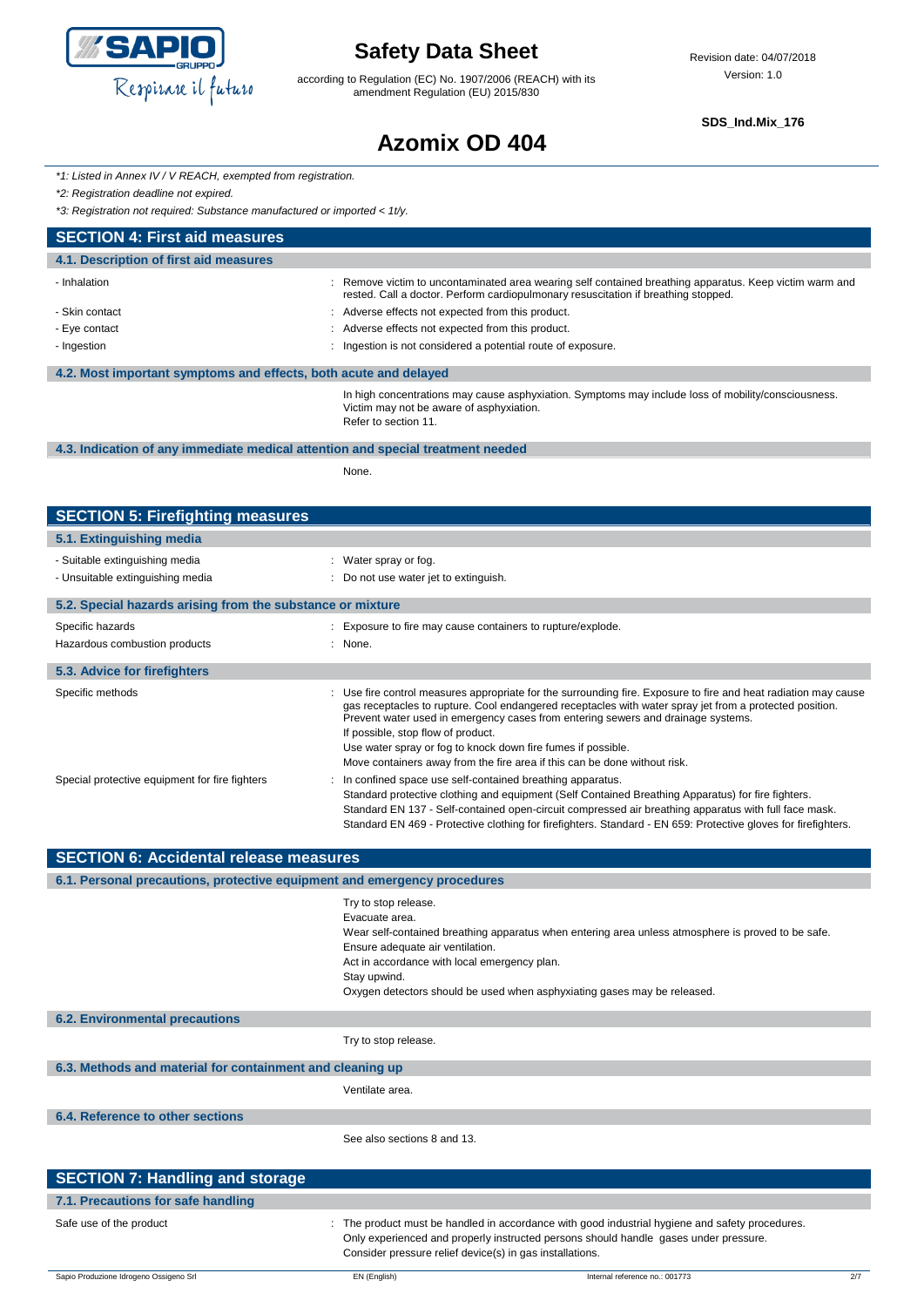

according to Regulation (EC) No. 1907/2006 (REACH) with its amendment Regulation (EU) 2015/830

**Azomix OD 404**

#### **SDS\_Ind.Mix\_176**

|                                                                   | Ensure the complete gas system was (or is regularily) checked for leaks before use.                                                                                                 |
|-------------------------------------------------------------------|-------------------------------------------------------------------------------------------------------------------------------------------------------------------------------------|
|                                                                   | Do not smoke while handling product.                                                                                                                                                |
|                                                                   | Use only properly specified equipment which is suitable for this product, its supply pressure and temperature.<br>Contact your gas supplier if in doubt.                            |
|                                                                   | Avoid suck back of water, acid and alkalis.                                                                                                                                         |
|                                                                   | Do not breathe gas.                                                                                                                                                                 |
|                                                                   | Avoid release of product into atmosphere.                                                                                                                                           |
| Safe handling of the gas receptacle                               | Do not allow backfeed into the container.                                                                                                                                           |
|                                                                   | Protect receptacles from physical damage; do not drag, roll, slide or drop.                                                                                                         |
|                                                                   | When moving receptacles, even for short distances, use a cart (trolley, hand truck, etc.) designed to<br>transport receptacles.                                                     |
|                                                                   | Leave valve protection caps in place until the container has been secured against either a wall or bench or<br>placed in a container stand and is ready for use.                    |
|                                                                   | If user experiences any difficulty operating receptacle valve discontinue use and contact supplier.<br>Never attempt to repair or modify container valves or safety relief devices. |
|                                                                   | Damaged valves should be reported immediately to the supplier.                                                                                                                      |
|                                                                   | Keep container valve outlets clean and free from contaminants particularly oil and water.                                                                                           |
|                                                                   | Replace valve outlet caps or plugs and container caps where supplied as soon as container is disconnected<br>from equipment.                                                        |
|                                                                   | Close container valve after each use and when empty, even if still connected to equipment.                                                                                          |
|                                                                   | Never attempt to transfer gases from one container to another.                                                                                                                      |
|                                                                   | Never use direct flame or electrical heating devices to raise the pressure of a container.                                                                                          |
|                                                                   | Do not remove or deface labels provided by the supplier for the identification of the receptacle contents.<br>Suck back of water into the container must be prevented.              |
|                                                                   | Open valve slowly to avoid pressure shock.                                                                                                                                          |
| 7.2. Conditions for safe storage, including any incompatibilities |                                                                                                                                                                                     |
|                                                                   | Observe all regulations and local requirements regarding storage of containers.                                                                                                     |
|                                                                   | Containers should not be stored in conditions likely to encourage corrosion.                                                                                                        |
|                                                                   | Container valve guards or caps should be in place.                                                                                                                                  |
|                                                                   | Containers should be stored in the vertical position and properly secured to prevent them from falling over.                                                                        |
|                                                                   | Stored containers should be periodically checked for general condition and leakage.                                                                                                 |
|                                                                   | Keep container below 50°C in a well ventilated place.                                                                                                                               |
|                                                                   | Store containers in location free from fire risk and away from sources of heat and ignition.<br>Keep away from combustible materials.                                               |
| 7.3. Specific end use(s)                                          |                                                                                                                                                                                     |
|                                                                   |                                                                                                                                                                                     |

None.

### **SECTION 8: Exposure controls/personal protection**

### **8.1. Control parameters**

| Carbon dioxide (124-38-9)                                                 |                                                                                                                                                                                                                                              |                                                             |  |                                                                                                                                                                                                                                                                                                        |     |
|---------------------------------------------------------------------------|----------------------------------------------------------------------------------------------------------------------------------------------------------------------------------------------------------------------------------------------|-------------------------------------------------------------|--|--------------------------------------------------------------------------------------------------------------------------------------------------------------------------------------------------------------------------------------------------------------------------------------------------------|-----|
| <b>OEL: Occupational Exposure Limits</b>                                  |                                                                                                                                                                                                                                              |                                                             |  |                                                                                                                                                                                                                                                                                                        |     |
| ACGIH TWA (ppm)                                                           |                                                                                                                                                                                                                                              |                                                             |  | 5000 ppm                                                                                                                                                                                                                                                                                               |     |
| <b>ACGIH</b>                                                              | ACGIH STEL (ppm)                                                                                                                                                                                                                             |                                                             |  | 30000 ppm                                                                                                                                                                                                                                                                                              |     |
|                                                                           | Remark (ACGIH)                                                                                                                                                                                                                               |                                                             |  | Asphyxia                                                                                                                                                                                                                                                                                               |     |
|                                                                           | Regulatory reference                                                                                                                                                                                                                         |                                                             |  | <b>ACGIH 2017</b>                                                                                                                                                                                                                                                                                      |     |
|                                                                           | TWA (IT) OEL 8h [mg/m <sup>3</sup> ]                                                                                                                                                                                                         |                                                             |  | 9000 mg/m <sup>3</sup>                                                                                                                                                                                                                                                                                 |     |
| Italy                                                                     | TWA (IT) OEL 8h [ppm]                                                                                                                                                                                                                        |                                                             |  | 5000 ppm                                                                                                                                                                                                                                                                                               |     |
|                                                                           | Regulatory reference                                                                                                                                                                                                                         |                                                             |  | Allegato XXXVIII del D.Lgs. 9 aprile 2008, n. 81 e s.m.i.                                                                                                                                                                                                                                              |     |
| DNEL (Derived-No Effect Level)                                            |                                                                                                                                                                                                                                              | None available.                                             |  |                                                                                                                                                                                                                                                                                                        |     |
| PNEC (Predicted No-Effect Concentration)                                  |                                                                                                                                                                                                                                              | None available.                                             |  |                                                                                                                                                                                                                                                                                                        |     |
| 8.2. Exposure controls                                                    |                                                                                                                                                                                                                                              |                                                             |  |                                                                                                                                                                                                                                                                                                        |     |
| 8.2.1. Appropriate engineering controls                                   |                                                                                                                                                                                                                                              |                                                             |  |                                                                                                                                                                                                                                                                                                        |     |
| 8.2.2. Individual protection measures, e.g. personal protective equipment |                                                                                                                                                                                                                                              | Provide adequate general and local exhaust ventilation.     |  | Systems under pressure should be regularily checked for leakages.<br>Ensure exposure is below occupational exposure limits (where available).<br>Oxygen detectors should be used when asphyxiating gases may be released.<br>Consider the use of a work permit system e.g. for maintenance activities. |     |
|                                                                           | A risk assessment should be conducted and documented in each work area to assess the risks related to the<br>use of the product and to select the PPE that matches the relevant risk. The following recommendations<br>should be considered: |                                                             |  |                                                                                                                                                                                                                                                                                                        |     |
|                                                                           |                                                                                                                                                                                                                                              |                                                             |  | PPE compliant to the recommended EN/ISO standards should be selected.                                                                                                                                                                                                                                  |     |
| • Eye/face protection                                                     |                                                                                                                                                                                                                                              | Wear safety glasses with side shields.                      |  |                                                                                                                                                                                                                                                                                                        |     |
|                                                                           |                                                                                                                                                                                                                                              | Standard EN 166 - Personal eye-protection - specifications. |  |                                                                                                                                                                                                                                                                                                        |     |
| • Skin protection                                                         |                                                                                                                                                                                                                                              |                                                             |  |                                                                                                                                                                                                                                                                                                        |     |
| - Hand protection                                                         |                                                                                                                                                                                                                                              | : Wear working gloves when handling gas containers.         |  |                                                                                                                                                                                                                                                                                                        |     |
| Sapio Produzione Idrogeno Ossigeno Srl                                    |                                                                                                                                                                                                                                              | EN (English)                                                |  | Internal reference no.: 001773                                                                                                                                                                                                                                                                         | 3/7 |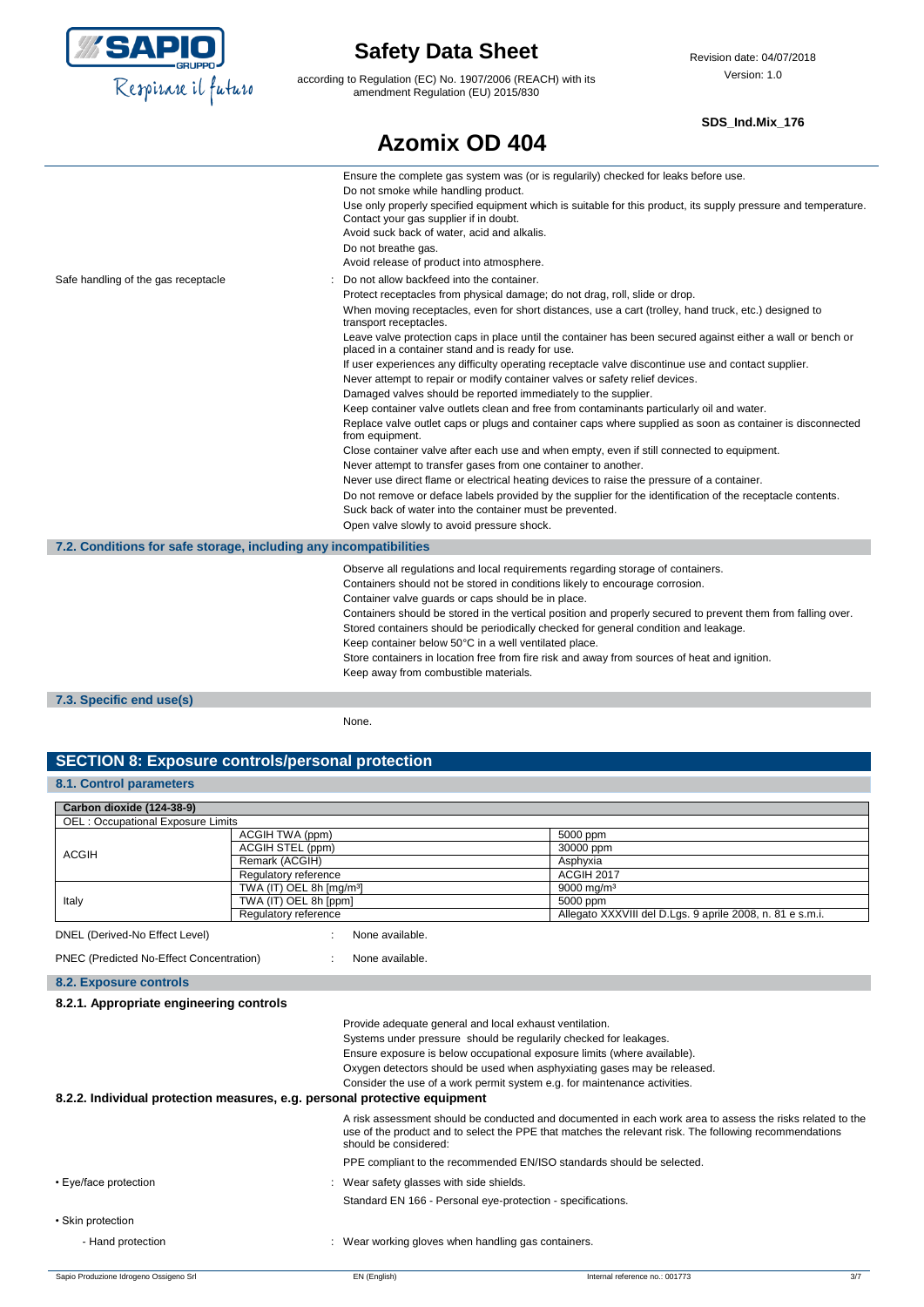

according to Regulation (EC) No. 1907/2006 (REACH) with its amendment Regulation (EU) 2015/830

#### **SDS\_Ind.Mix\_176**

|                                        | <b>Azomix OD 404</b>                                                                                                                                |
|----------------------------------------|-----------------------------------------------------------------------------------------------------------------------------------------------------|
|                                        | Standard EN 388 - Protective gloves against mechanical risk.                                                                                        |
| - Other                                | : Wear safety shoes while handling containers.                                                                                                      |
|                                        | Standard EN ISO 20345 - Personal protective equipment - Safety footwear.                                                                            |
| • Respiratory protection               | Gas filters may be used if all surrounding conditions e.g. type and concentration of the contaminant(s) and<br>duration of use are known.           |
|                                        | Use gas filters with full face mask, where exposure limits may be exceeded for a short-term period, e.g.<br>connecting or disconnecting containers. |
|                                        | Gas filters do not protect against oxygen deficiency.                                                                                               |
|                                        | Self contained breathing apparatus (SCBA) or positive pressure airline with mask are to be used in oxygen-<br>deficient atmospheres.                |
|                                        | Standard EN 14387 - Gas filter(s), combined filter(s) and full face mask - EN 136.                                                                  |
|                                        | Standard EN 137 - Self-contained open-circuit compressed air breathing apparatus with full face mask.                                               |
| • Thermal hazards                      | : None in addition to the above sections.                                                                                                           |
| 8.2.3. Environmental exposure controls |                                                                                                                                                     |

None necessary.

### **SECTION 9: Physical and chemical properties**

| 9.1. Information on basic physical and chemical properties |     |
|------------------------------------------------------------|-----|
| Appearance                                                 |     |
| Physical state at 20°C / 101.3kPa                          | Gas |

| $\frac{1}{2}$ involved state at $\frac{1}{2}$ or $\frac{1}{2}$ involved |                                                                                              |
|-------------------------------------------------------------------------|----------------------------------------------------------------------------------------------|
| Colour                                                                  | Mixture contains one or more component(s) which have the following colour(s):<br>Colourless. |
| Odour                                                                   | Odourless.                                                                                   |
| Odour threshold                                                         | Odour threshold is subjective and inadequate to warn of overexposure.                        |
| рH                                                                      | Not applicable for gases and gas mixtures.                                                   |
| Melting point / Freezing point                                          | Not applicable for gas mixtures.                                                             |
| Boiling point                                                           | Not applicable for gas mixtures.                                                             |
| Flash point                                                             | Not applicable for gases and gas mixtures.                                                   |
| Evaporation rate                                                        | Not applicable for gases and gas mixtures.                                                   |
| Flammability (solid, gas)                                               | Non flammable.                                                                               |
| <b>Explosive limits</b>                                                 | Non flammable.                                                                               |
| Vapour pressure [20°C]                                                  | Not applicable.                                                                              |
| Vapour pressure [50°C]                                                  | Not applicable.                                                                              |
| Vapour density                                                          | Not applicable.                                                                              |
| Relative density, gas (air=1)                                           | Lighter or similar to air.                                                                   |
| Partition coefficient n-octanol/water (Log Kow)                         | Not applicable for gas mixtures.                                                             |
| Auto-ignition temperature                                               | Non flammable.                                                                               |
| Decomposition temperature                                               | Not applicable.                                                                              |
| Viscosity                                                               | No reliable data available.                                                                  |
| Explosive properties                                                    | Not applicable.                                                                              |
| Oxidising properties                                                    | Not applicable.                                                                              |
| 9.2. Other information                                                  |                                                                                              |

| Molar mass |  |  |
|------------|--|--|
| Other data |  |  |

```
: Not applicable for gas mixtures.
```

| Other data | None. |
|------------|-------|
|            |       |

| <b>SECTION 10: Stability and reactivity</b> |                                         |                                                                                                      |     |
|---------------------------------------------|-----------------------------------------|------------------------------------------------------------------------------------------------------|-----|
| 10.1. Reactivity                            |                                         |                                                                                                      |     |
|                                             |                                         | No reactivity hazard other than the effects described in sub-sections below.                         |     |
| 10.2. Chemical stability                    |                                         |                                                                                                      |     |
|                                             | Stable under normal conditions.         |                                                                                                      |     |
| 10.3. Possibility of hazardous reactions    |                                         |                                                                                                      |     |
|                                             | None.                                   |                                                                                                      |     |
| 10.4. Conditions to avoid                   |                                         |                                                                                                      |     |
|                                             | Avoid moisture in installation systems. |                                                                                                      |     |
| 10.5. Incompatible materials                |                                         |                                                                                                      |     |
|                                             | None.                                   | For additional information on compatibility refer to ISO 11114.                                      |     |
| 10.6. Hazardous decomposition products      |                                         |                                                                                                      |     |
|                                             |                                         | Under normal conditions of storage and use, hazardous decomposition products should not be produced. |     |
| Sapio Produzione Idrogeno Ossigeno Srl      | EN (English)                            | Internal reference no.: 001773                                                                       | 4/7 |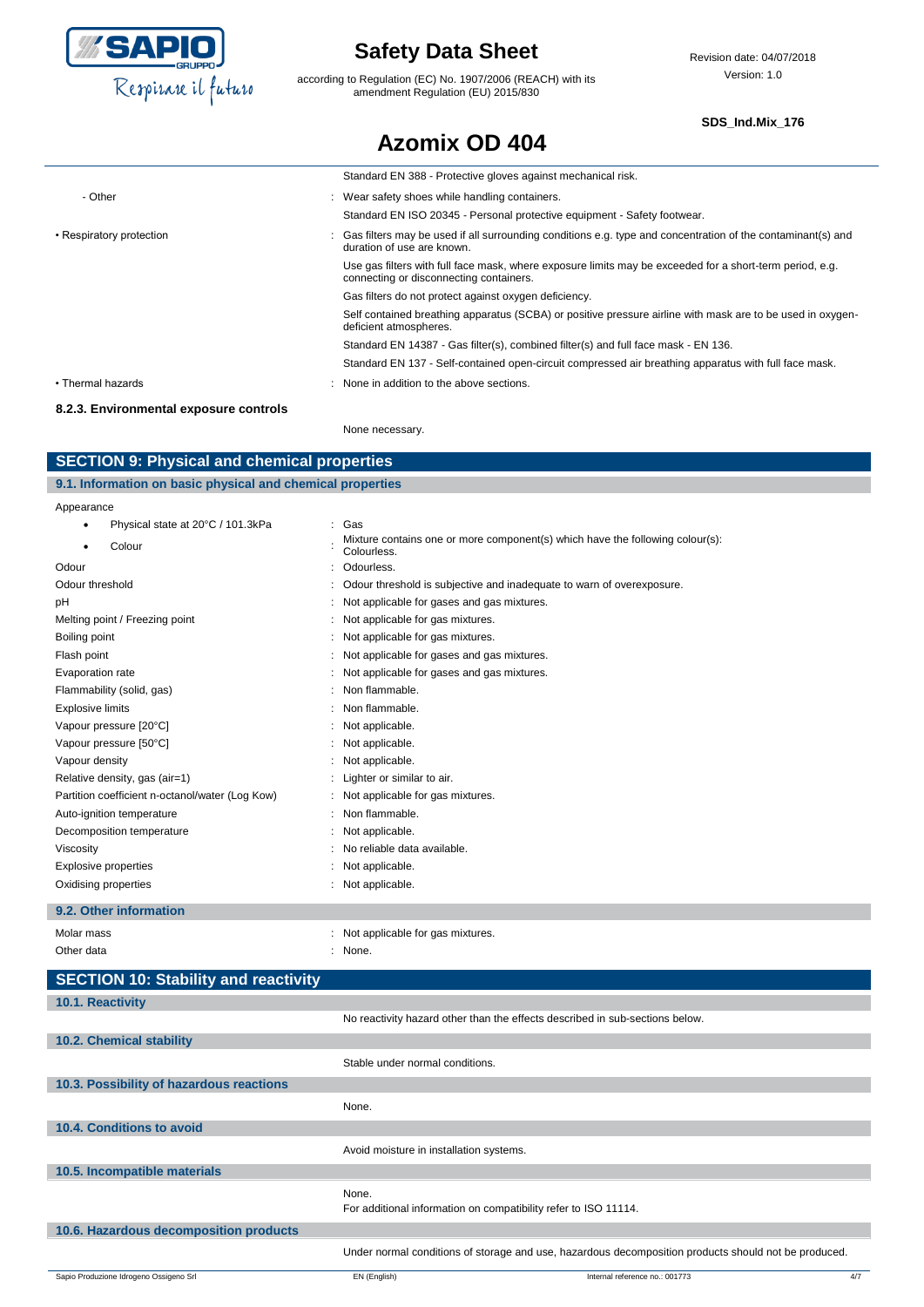

according to Regulation (EC) No. 1907/2006 (REACH) with its amendment Regulation (EU) 2015/830

#### **SDS\_Ind.Mix\_176**

# **Azomix OD 404**

| <b>SECTION 11: Toxicological information</b> |
|----------------------------------------------|
|                                              |

| 11.1. Information on toxicological effects |                                                                                                                |  |
|--------------------------------------------|----------------------------------------------------------------------------------------------------------------|--|
| <b>Acute toxicity</b>                      | : Toxicological effects not expected from this product if occupational exposure limit values are not exceeded. |  |
| <b>Skin corrosion/irritation</b>           | : No known effects from this product.                                                                          |  |
| Serious eye damage/irritation              | : No known effects from this product.                                                                          |  |
| Respiratory or skin sensitisation          | : No known effects from this product.                                                                          |  |
| Germ cell mutagenicity                     | : No known effects from this product.                                                                          |  |
| Carcinogenicity                            | : No known effects from this product.                                                                          |  |
| <b>Toxic for reproduction: Fertility</b>   | : No known effects from this product.                                                                          |  |
| Toxic for reproduction : unborn child      | : No known effects from this product.                                                                          |  |
| <b>STOT-single exposure</b>                | : No known effects from this product.                                                                          |  |
| STOT-repeated exposure                     | : No known effects from this product.                                                                          |  |
| <b>Aspiration hazard</b>                   | Not applicable for gases and gas mixtures.                                                                     |  |

| <b>SECTION 12: Ecological information</b>                               |                                                                                                           |
|-------------------------------------------------------------------------|-----------------------------------------------------------------------------------------------------------|
| 12.1. Toxicity                                                          |                                                                                                           |
|                                                                         |                                                                                                           |
| Assessment                                                              | : No ecological damage caused by this product.                                                            |
| EC50 48h - Daphnia magna                                                | : No data available.                                                                                      |
| EC50 72h - Algae                                                        | No data available.                                                                                        |
| LC50 96 h - Fish                                                        | : No data available.                                                                                      |
|                                                                         |                                                                                                           |
| 12.2. Persistence and degradability                                     |                                                                                                           |
|                                                                         |                                                                                                           |
| Assessment                                                              | : No ecological damage caused by this product.                                                            |
|                                                                         |                                                                                                           |
| 12.3. Bioaccumulative potential                                         |                                                                                                           |
| Assessment                                                              | : No data available.                                                                                      |
|                                                                         |                                                                                                           |
| 12.4. Mobility in soil                                                  |                                                                                                           |
|                                                                         |                                                                                                           |
| Assessment                                                              | : Because of its high volatility, the product is unlikely to cause ground or water pollution.             |
|                                                                         | Partition into soil is unlikely.                                                                          |
|                                                                         |                                                                                                           |
| 12.5. Results of PBT and vPvB assessment                                |                                                                                                           |
|                                                                         | : Not classified as PBT or vPvB.                                                                          |
| Assessment                                                              |                                                                                                           |
|                                                                         |                                                                                                           |
| 12.6. Other adverse effects                                             |                                                                                                           |
| Other adverse effects                                                   | : No known effects from this product.                                                                     |
| Effect on the ozone layer                                               | : None.                                                                                                   |
| Effect on global warming                                                | : Contains greenhouse gas(es).                                                                            |
| <b>SECTION 13: Disposal considerations</b>                              |                                                                                                           |
| 13.1. Waste treatment methods                                           |                                                                                                           |
|                                                                         |                                                                                                           |
|                                                                         | May be vented to atmosphere in a well ventilated place.                                                   |
|                                                                         | Do not discharge into any place where its accumulation could be dangerous.                                |
|                                                                         | Return unused product in original receptacle to supplier.                                                 |
| List of hazardous waste codes (from Commission<br>Decision 2001/118/EC) | 16 05 05 : Gases in pressure containers other than those mentioned in 16 05 04.                           |
|                                                                         |                                                                                                           |
| 13.2. Additional information                                            |                                                                                                           |
|                                                                         | External treatment and disposal of waste should comply with applicable local and/or national regulations. |
| <b>SECTION 14: Transport information</b>                                |                                                                                                           |
|                                                                         |                                                                                                           |
| 14.1. UN number                                                         |                                                                                                           |

Sapio Produzione Idrogeno Ossigeno Srl **EN (English)** EN (English) and EN (English) and English internal reference no.: 001773 5/7

UN-No. : 1956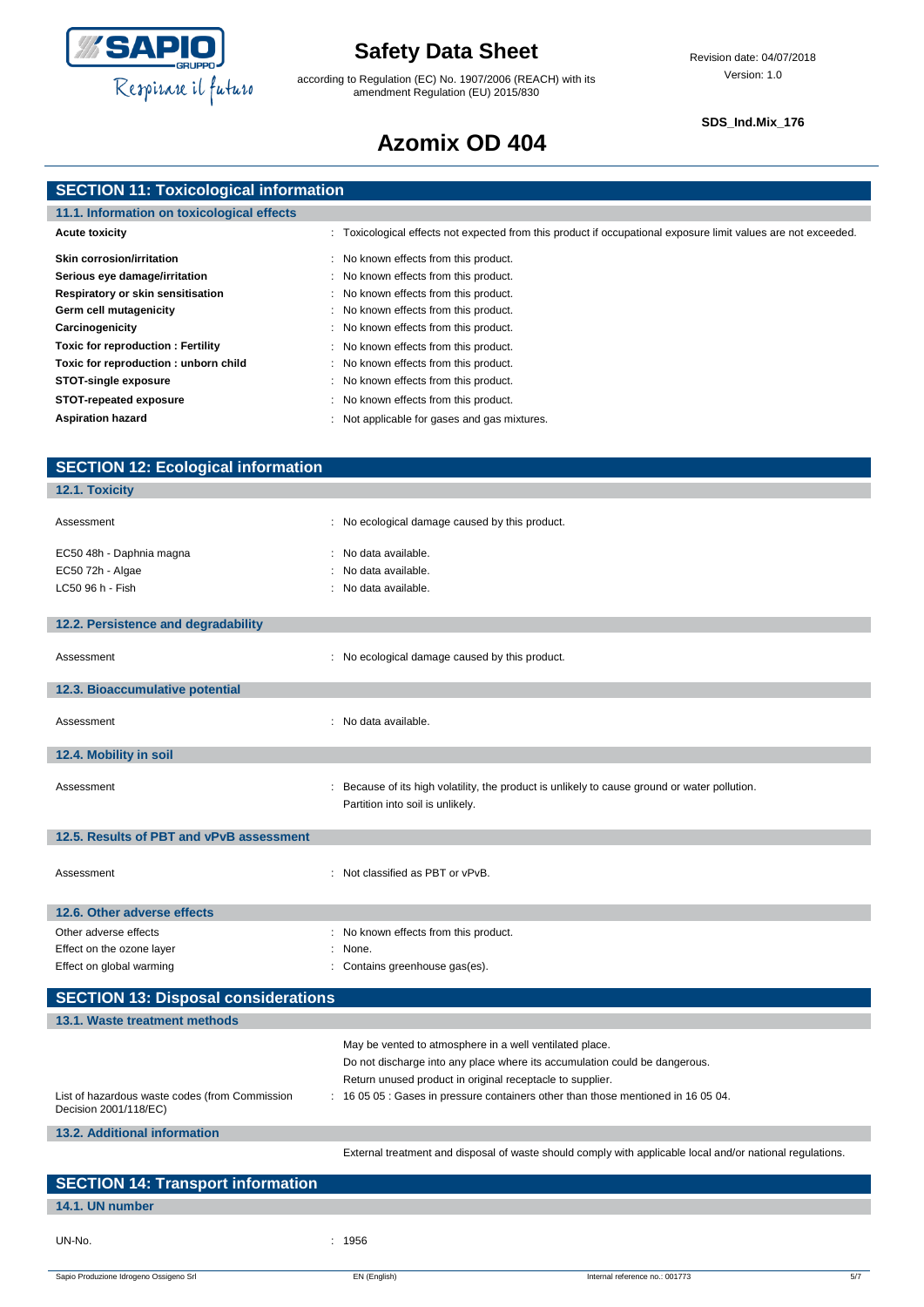

according to Regulation (EC) No. 1907/2006 (REACH) with its amendment Regulation (EU) 2015/830

Revision date: 04/07/2018 Version: 1.0

#### **SDS\_Ind.Mix\_176**

### **Azomix OD 404**

| 14.2. UN proper shipping name                                                  |    |                                                                                                                                          |
|--------------------------------------------------------------------------------|----|------------------------------------------------------------------------------------------------------------------------------------------|
| Transport by road/rail (ADR/RID)                                               | ÷. | COMPRESSED GAS, N.O.S. (Nitrogen, Oxygen)                                                                                                |
| Transport by air (ICAO-TI / IATA-DGR)                                          |    | Compressed gas, n.o.s. (Nitrogen, Oxygen)                                                                                                |
| Transport by sea (IMDG)                                                        |    | COMPRESSED GAS, N.O.S. (Nitrogen, Oxygen)                                                                                                |
| 14.3. Transport hazard class(es)                                               |    |                                                                                                                                          |
| Labelling                                                                      |    |                                                                                                                                          |
|                                                                                |    |                                                                                                                                          |
|                                                                                |    | 2.2 : Non-flammable, non-toxic gases.                                                                                                    |
| Transport by road/rail (ADR/RID)                                               |    |                                                                                                                                          |
| Class                                                                          |    | $\therefore$ 2                                                                                                                           |
| Classification code                                                            |    | : 1A                                                                                                                                     |
| Hazard identification number                                                   |    | : 20                                                                                                                                     |
| <b>Tunnel Restriction</b>                                                      |    | E - Passage forbidden through tunnels of category E                                                                                      |
| Transport by air (ICAO-TI / IATA-DGR)<br>Class / Div. (Sub. risk(s))           |    | : 2.2                                                                                                                                    |
| Transport by sea (IMDG)                                                        |    |                                                                                                                                          |
| Class / Div. (Sub. risk(s))                                                    |    | : 2.2                                                                                                                                    |
| Emergency Schedule (EmS) - Fire                                                |    | $:$ F-C                                                                                                                                  |
| Emergency Schedule (EmS) - Spillage                                            |    | $: S-V$                                                                                                                                  |
| 14.4. Packing group                                                            |    |                                                                                                                                          |
| Transport by road/rail (ADR/RID)                                               | ÷  | Not applicable                                                                                                                           |
| Transport by air (ICAO-TI / IATA-DGR)                                          |    | Not applicable                                                                                                                           |
| Transport by sea (IMDG)                                                        |    | Not applicable                                                                                                                           |
| <b>14.5. Environmental hazards</b>                                             |    |                                                                                                                                          |
| Transport by road/rail (ADR/RID)                                               |    | None.                                                                                                                                    |
| Transport by air (ICAO-TI / IATA-DGR)                                          |    | None.                                                                                                                                    |
| Transport by sea (IMDG)                                                        |    | None.                                                                                                                                    |
| 14.6. Special precautions for user                                             |    |                                                                                                                                          |
| Packing Instruction(s)                                                         |    |                                                                                                                                          |
| Transport by road/rail (ADR/RID)                                               |    | P200                                                                                                                                     |
| Transport by air (ICAO-TI / IATA-DGR)                                          |    |                                                                                                                                          |
| Passenger and Cargo Aircraft                                                   |    | : 200.                                                                                                                                   |
| Cargo Aircraft only                                                            |    | : 200.                                                                                                                                   |
| Transport by sea (IMDG)                                                        |    | : P200                                                                                                                                   |
| Special transport precautions                                                  |    | : Avoid transport on vehicles where the load space is not separated from the driver's compartment.                                       |
|                                                                                |    | Ensure vehicle driver is aware of the potential hazards of the load and knows what to do in the event of an<br>accident or an emergency. |
|                                                                                |    | Before transporting product containers:                                                                                                  |
|                                                                                |    | - Ensure there is adequate ventilation.                                                                                                  |
|                                                                                |    | - Ensure that containers are firmly secured.                                                                                             |
|                                                                                |    | - Ensure container valve is closed and not leaking.                                                                                      |
|                                                                                |    | - Ensure valve outlet cap nut or plug (where provided) is correctly fitted.                                                              |
|                                                                                |    | - Ensure valve protection device (where provided) is correctly fitted.                                                                   |
| 14.7. Transport in bulk according to Annex II of MARPOL 73/78 and the IBC Code |    |                                                                                                                                          |
|                                                                                |    | Not applicable.                                                                                                                          |

### **SECTION 15: Regulatory information 15.1 Safety, health and environmental regulations/legislation specific for the substance or mixture EU-Regulations**

| Restrictions on use                        |  |
|--------------------------------------------|--|
| Seveso Directive : 2012/18/EU (Seveso III) |  |

: None.

: Not covered.